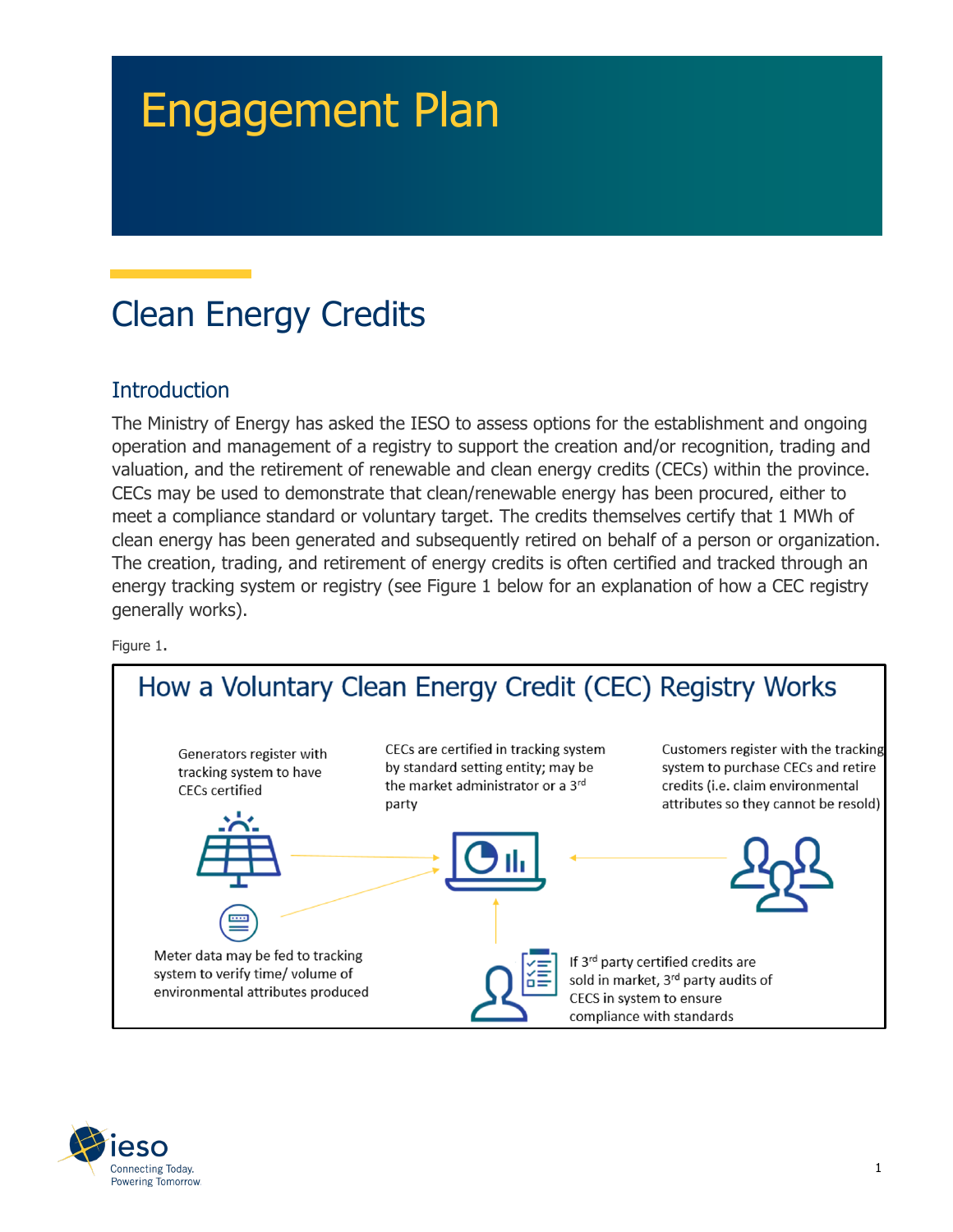Voluntary CEC registries currently exist in several other jurisdictions. Prominent voluntary registries include the Midwest Renewable Energy Tracking System (M-RETS) and the North American Renewables Registry (NAR).

A voluntary CEC market can support economic development in the province by helping business and other organizations meet their clean energy goals. Voluntary investment in CECs can support efforts to decarbonize the Ontario electricity system. A voluntary Clean Energy Credits registry could also support more robust competition in the IESO's Resource Adequacy procurements by providing an additional revenue stream for clean energy resources. The IESO is to report back in July, 2022, with detailed design options and recommendations for a CEC market and registry based on the following design principles:

- **Domestic**: The registry should include renewable and clean energy credits for electricity generated and consumed in Ontario. The initial design of the registry should be scoped to enable the trading of credits within Ontario.
- **Voluntary**: The purchase of credits from the registry would be voluntary.
- **Customer choice:** Evaluate market demand and create a variety of products to satisfy that demand.
- **Monetize investments made:** Credit offerings should include existing non-emitting generation with best efforts made to enable proceeds from CEC sales to flow to ratepayers.
- **Future Proof:** Build the registry to offer flexibility and the potential for future expansion to other products or markets, and to consider how the registry might incentivize future investment in new clean or renewable generation, when that power is needed.

The IESO will engage with stakeholders on their clean energy goals, how they would like to meet those goals, and how clean energy credits could support those goals. This information will be used to ensure that customer preferences inform the IESO's report back to the Minister on options for CEC product offerings and registry. This feedback will also help inform the IESO's evaluation of a potential moratorium on the procurement of new natural gas generating stations and the development of an achievable pathway to zero emissions in the electricity sector per the [Minister of Energy's October 7, 2021](https://www.ieso.ca/en/Corporate-IESO/Ministerial-Directives) letter to the IESO.

#### Stakeholders and Communities

The IESO encourages all interested parties to participate in this engagement through the public engagement activities described in the Approach section below. The IESO anticipates that this initiative will be of particular interest to:

- Large industrial customers
- Industrial associations
- Commercial/institutional customers
- Indigenous communities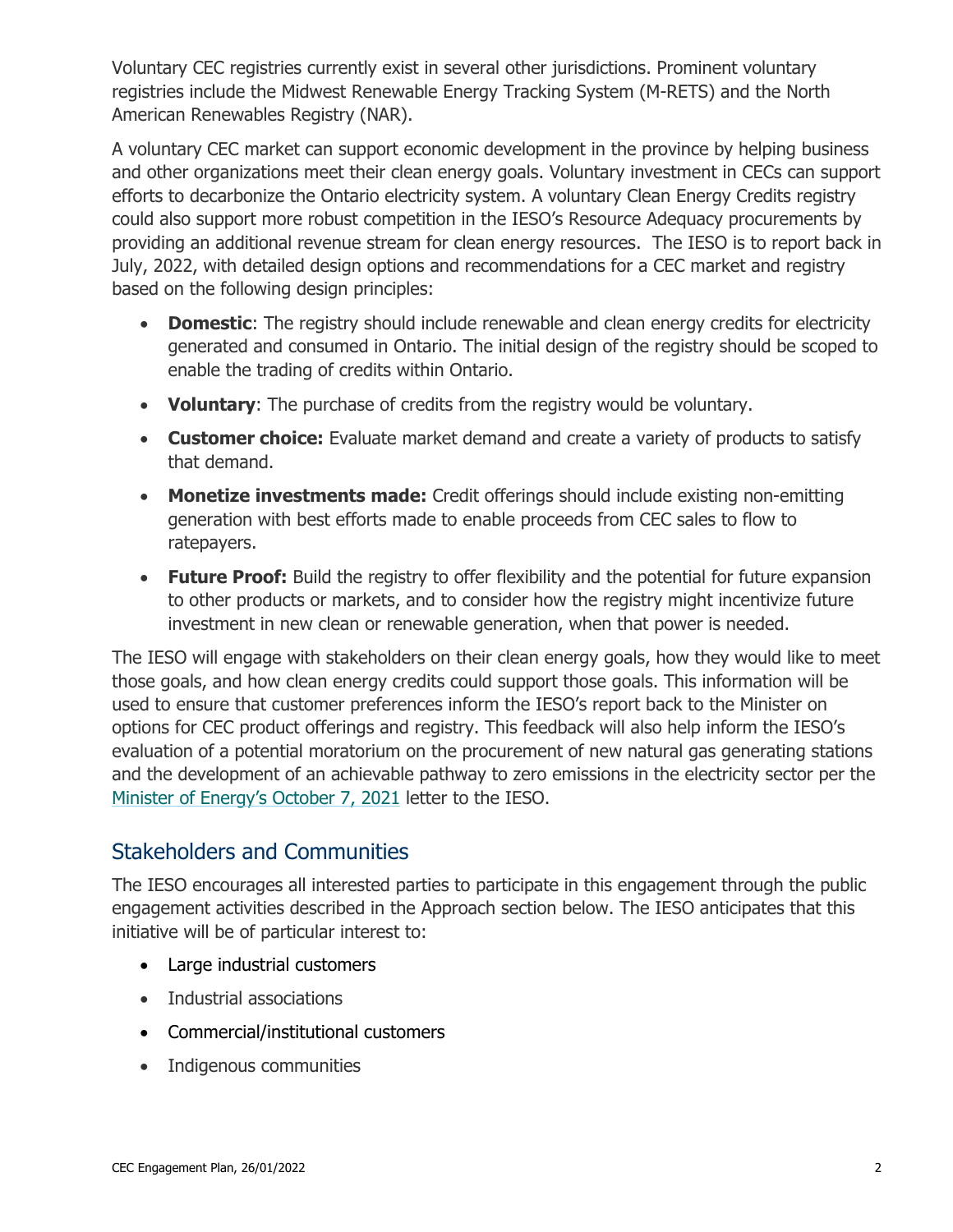- LDCs
- Renewable and clean energy generators
- CEC brokers

#### Engagement Objectives

- To understand customer clean energy goals, how they would like to meet those goals, and how clean energy credits could support those goals;
- Identify areas of input that may require more focused discussions to inform the initiative through possible dedicated technical sessions;
- Identify potential design options for CEC offerings and a registry for the Ontario market, incorporating stakeholder feedback and considerations;
- Understand how customers are/will report clean energy activities in order to avoid unintended consequences of a registry on efforts to meet clean energy goals (including the potential for double-counting).

## Approach

- This engagement plan will be implemented in accordance with the IESO's approved engagement principles. This is a public engagement process.
- All materials will be posted on the dedicated IESO engagement webpage, and, any information/input supplied by interested parties will also be posted (with consent). The approach for this engagement includes opportunities to provide input through various channels such as webinars, technical sessions, meetings, and written feedback.
- The project team will consider all relevant input and illustrate how feedback was considered to shape the stated objectives.
- Send out a confidential survey to large consumers in Ontario to better understand clean energy preferences.
- Utilize technical groups, as applicable, to focus on certain project deliverables and relay status updates to stakeholders for feedback

#### Proposed Engagement Schedule

• The anticipated timing for this engagement is presented below. Note that timing and content associated with upcoming activities are subject to change.